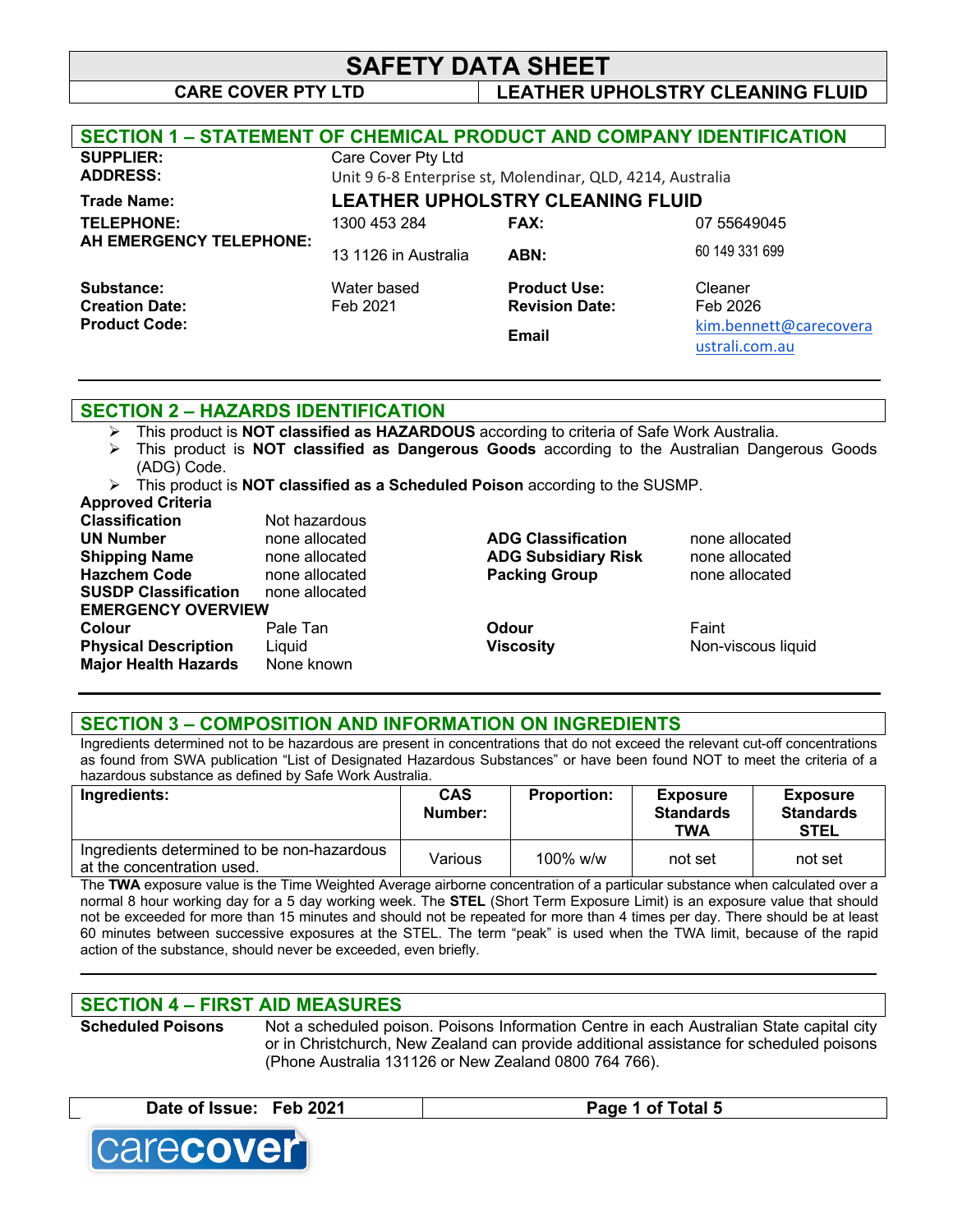# **SAFETY DATA SHEET CARE COVER PTY LTD LEATHER UPHOLSTRY CLEANING FLUID**

| <b>First Aid Facilities</b>                    | Normal washroom facilities.                                                                                                                                                                                |
|------------------------------------------------|------------------------------------------------------------------------------------------------------------------------------------------------------------------------------------------------------------|
| <b>Skin contact</b>                            | Wash skin with water. Seek medical advice (e.g. doctor) if any irritation, burning or<br>redness develops.                                                                                                 |
| Eye contact                                    | Immediately irrigate with water for at least 20 minutes. Eyelids to be held open. Seek<br>medical advice (e.g. ophthalmologist) if any irritation persists.                                                |
| Ingestion                                      | Do NOT induce vomiting. Rinse mouth thoroughly with water immediately. Give water to<br>drink. If vomiting occurs, give further water to achieve effective dilution. Seek medical<br>advice (e.g. doctor). |
| <b>Inhalation</b>                              | Remove victim to fresh air away from exposure - avoid becoming a casualty. Seek<br>medical advice (e.g. doctor) if any symptoms persist.                                                                   |
| <b>Advice to Doctor</b>                        | Treat symptomatically. All treatments should be based on observed signs and symptoms<br>of distress of the patient.                                                                                        |
| <b>Aggravated Medical</b><br><b>Conditions</b> | None known.                                                                                                                                                                                                |

## **SECTION 5 – FIRE FIGHTING MEASURES**

| <b>Fire and Explosion</b>  |                                                                                                                                                                                                                                    |
|----------------------------|------------------------------------------------------------------------------------------------------------------------------------------------------------------------------------------------------------------------------------|
| Hazards                    | Water based. Not combustible - if involved in a fire, may emit toxic fumes.                                                                                                                                                        |
| <b>Extinguishing Media</b> | Use an extinguishing media suitable for surrounding fires.                                                                                                                                                                         |
| <b>Fire Fighting</b>       | Keep containers exposed to extreme heat cool with water spray. Fire fighters to wear<br>self-contained breathing apparatus if risk of exposure to products of combustion or<br>decomposition. Evacuate area - move upwind of fire. |
| <b>Flash Point</b>         | Not combustible                                                                                                                                                                                                                    |

## **SECTION 6 – ACCIDENTAL RELEASE MEASURES**

**Occupational Release** Minor spills do not normally need any special clean-up measures - simply rinse with water. In the event of a major spill, prevent spillage from entering drains or water courses. For

large spills, or tank rupture, stop leak if safe to do so. Wear appropriate protective equipment as in section 8 below to prevent skin and eye contamination. Spilt material may result in a slip hazard and should be absorbed into dry, inert material (e.g. sand, earth or vermiculite), which then can be put into appropriately labelled drums for disposal by an approved agent according to local conditions. Residual deposits will remain slippery. Wash area down with excess water. If contamination of sewers or waterways has occurred advise the local emergency services. In the event of a large spillage notify the local environment protection authority or emergency services.

## **SECTION 7 – HANDLING AND STORAGE** Handling **Avoid contact with incompatible materials. When handling, DO NOT eat, drink or smoke.** Keep containers closed. Avoid physical damage to containers. As with any chemical product, wash hands with water after handling. **Storage** Store in a cool, dry, place with good ventilation. Avoid storing in aluminium and light alloy containers. Store away from incompatible materials (Section 10). Keep containers closed.

# **SECTION 8 – EXPOSURE CONTROLS AND PERSONAL PROTECTION**

**Date of Issue: Feb 2021 Page 2 of Total 5**

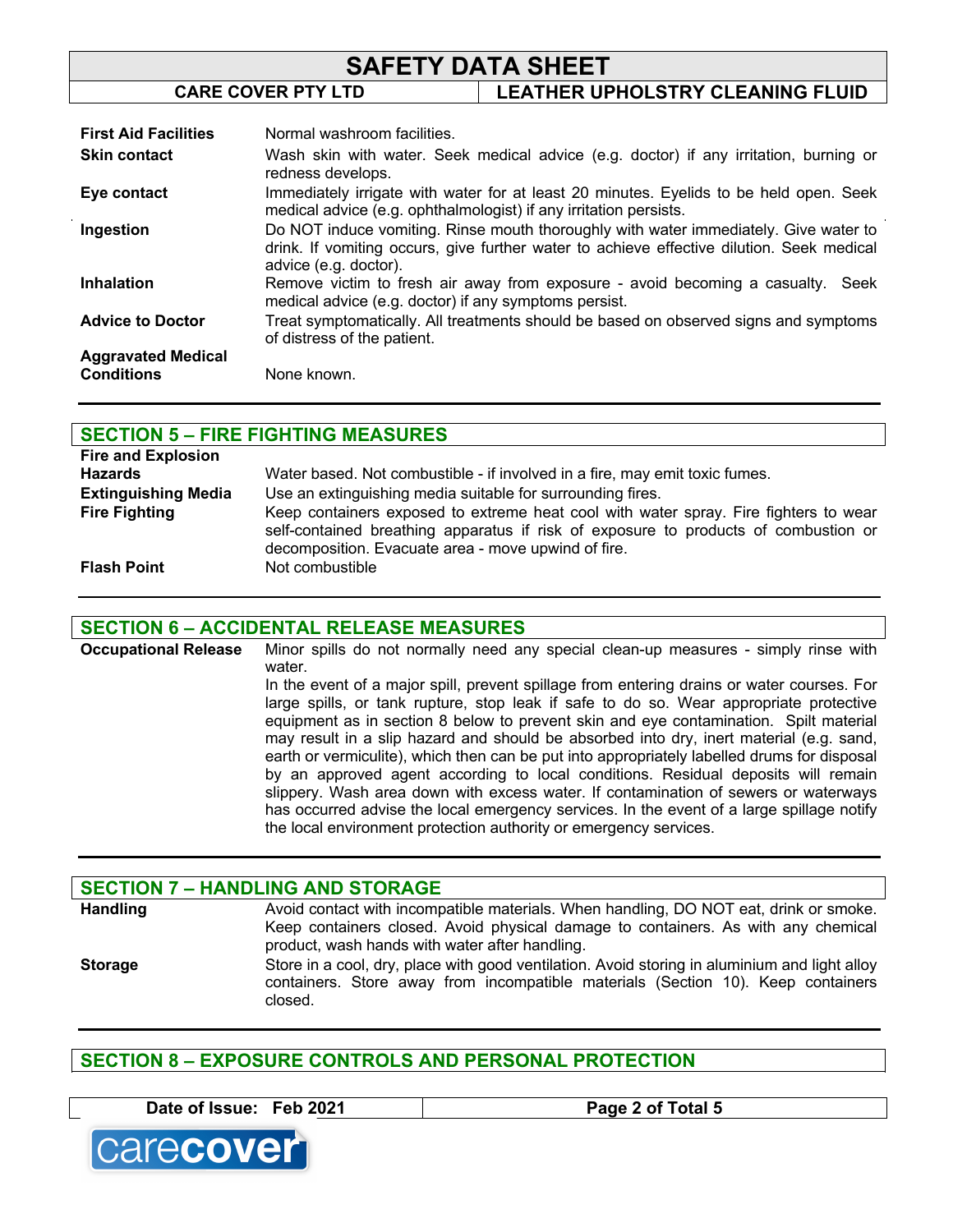| <b>SAFETY DATA SHEET</b>                                        |                                                                          |                                                                                                                                                                                                                                                                                                                                                                                                                                                                                                                                   |
|-----------------------------------------------------------------|--------------------------------------------------------------------------|-----------------------------------------------------------------------------------------------------------------------------------------------------------------------------------------------------------------------------------------------------------------------------------------------------------------------------------------------------------------------------------------------------------------------------------------------------------------------------------------------------------------------------------|
| <b>CARE COVER PTY LTD</b>                                       |                                                                          | LEATHER UPHOLSTRY CLEANING FLUID                                                                                                                                                                                                                                                                                                                                                                                                                                                                                                  |
| <b>Exposure Limits</b>                                          |                                                                          | National Occupational Exposure Limits, as published by Safe Work Australia:                                                                                                                                                                                                                                                                                                                                                                                                                                                       |
|                                                                 |                                                                          | Time-weighted Average (TWA): None established for specific product.                                                                                                                                                                                                                                                                                                                                                                                                                                                               |
|                                                                 | See SECTION 3 for Exposure Limits of individual ingredients.             |                                                                                                                                                                                                                                                                                                                                                                                                                                                                                                                                   |
|                                                                 | Short Term Exposure Limit (STEL): None established for specific product. |                                                                                                                                                                                                                                                                                                                                                                                                                                                                                                                                   |
|                                                                 | See SECTION 3 for Exposure Limits of individual ingredients.             |                                                                                                                                                                                                                                                                                                                                                                                                                                                                                                                                   |
| <b>Biological Limit Value</b>                                   | None established for product.                                            |                                                                                                                                                                                                                                                                                                                                                                                                                                                                                                                                   |
| <b>Engineering Controls</b>                                     | None required.                                                           |                                                                                                                                                                                                                                                                                                                                                                                                                                                                                                                                   |
| <b>Personal Protective</b><br><b>Equipment</b>                  | available;                                                               | This product is a household cleaning product for leather and is not classified as<br>hazardous according to the criteria of Safe Work Australia. Use good occupational work<br>practice. The use of protective clothing and equipment depends upon the degree and<br>nature of exposure. Final choice of appropriate protection will vary according to<br>individual circumstances i.e. methods of handling or engineering controls and according<br>to risk assessments undertaken. The following protective equipment should be |
| <b>Eye Protection</b>                                           |                                                                          | Generally not required to handle the product as per label directions.                                                                                                                                                                                                                                                                                                                                                                                                                                                             |
|                                                                 |                                                                          | The use of safety glasses with side shield protection, goggles or face shield is<br>recommended to handle in quantity, cleaning up spills, decanting, etc. Contact lenses<br>pose a special hazard; soft lenses may absorb irritants and all lenses concentrate them.                                                                                                                                                                                                                                                             |
| <b>Skin Protection</b>                                          |                                                                          | Generally not required to handle the product as per label directions.                                                                                                                                                                                                                                                                                                                                                                                                                                                             |
| <b>Protective Material</b><br><b>Types</b><br><b>Respirator</b> | cleaning up spills, decanting, etc.<br>and Nitrile.                      | Overalls, work boots and elbow length gloves (as per AS/NZS 2161, or as recommended<br>by supplier) are recommended for handling the concentrated product in quantity,<br>Material suitable for detergent contact – Butyl rubber, Natural Latex, Neoprene, PVC,<br>Generally not required to handle the product as per label directions.                                                                                                                                                                                          |
|                                                                 |                                                                          |                                                                                                                                                                                                                                                                                                                                                                                                                                                                                                                                   |

# **SECTION 9 – PHYSICAL AND CHEMICAL PROPERTIES**

**Volatile Organic Compounds (VOC)**  $\le$  2.0 % v/v<br> **Viscosity Not available Evaporation Rate** 

**Odour** faint odour **Specific Gravity** 0.995 - 1.055 @ 25 °C **Boiling Point Approximately 100 °C Freezing Point Approximately 0 °C Vapour Pressure** Not available **Vapour Density** Not available<br> **Flash Point** > 63 °C (not flammable) **Flammable Limits** Not applicable **Flammable** > 63 °C (not flammable) **Flammable Limits** Not applicable Water Solubility Miscible in all proportions pH 6.0 – 8.0 neat

**Physical State Non-viscous liquid Colour Colour** Pale Tan **Odour Pale Tan Colour Colour Pale Tan Colour Colour Colour Colour Colour Colour Colour Colour Colour Colour Colour Colour Coefficient of Water/Oil Distribution** Not available **Viscosity Not available Odour Threshold** Mot available<br> **Evaporation Rate** Mot available **Per Cent Volatile** Ca 85 % v/v

| <b>SECTION 10 - STABILITY AND REACTIVITY</b> |                                                                                  |  |  |
|----------------------------------------------|----------------------------------------------------------------------------------|--|--|
| <b>Chemical Stability</b>                    | Stable at normal temperatures and pressure.                                      |  |  |
| <b>Conditions to Avoid</b>                   | None known.                                                                      |  |  |
| <b>Incompatible Materials</b>                | None known.                                                                      |  |  |
| <b>Hazardous</b>                             | Product can decompose on combustion to form Carbon Monoxide, Carbon Dioxide, and |  |  |
| <b>Decomposition</b>                         | other possibly toxic gases and vapours.                                          |  |  |
| <b>Hazardous Reactions</b>                   | None known.                                                                      |  |  |
|                                              |                                                                                  |  |  |

**Date of Issue: Feb 2021 Page 3 of Total 5**

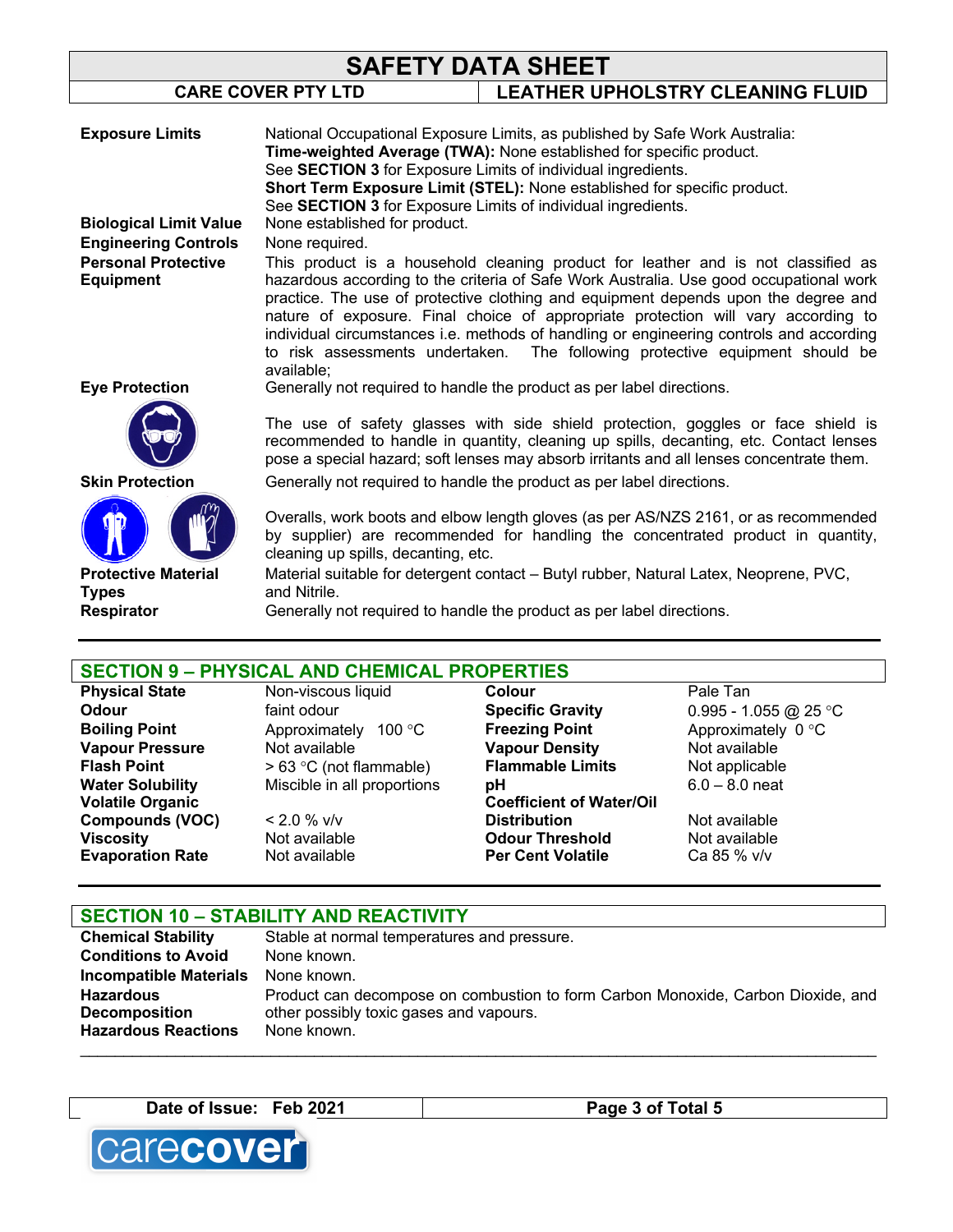**SAFETY DATA SHEET**

**CARE COVER PTY LTD LEATHER UPHOLSTRY CLEANING FLUID**

| <b>SECTION 11 - TOXICOLOGICAL INFORMATION</b>           |                                                                                                         |  |  |
|---------------------------------------------------------|---------------------------------------------------------------------------------------------------------|--|--|
| <b>PRODUCT MIXTURE INFORMATION</b>                      |                                                                                                         |  |  |
| <b>Local Effects</b>                                    | None known.                                                                                             |  |  |
| <b>Target Organs</b><br><b>POTENTIAL HEALTH EFFECTS</b> | None known.                                                                                             |  |  |
| Ingestion                                               |                                                                                                         |  |  |
| short term exposure                                     | Low toxicity. Ingestion of large amounts may irritate the gastric tract causing nausea and<br>vomiting. |  |  |
| long term exposure                                      | No information available.                                                                               |  |  |
| <b>Skin contact</b>                                     |                                                                                                         |  |  |
| short term exposure                                     | Not a known skin irritant.                                                                              |  |  |
| long term exposure                                      | Prolonged and repeated skin contact with undiluted solutions may induce eczematoid<br>dermatitis.       |  |  |
| Eye contact                                             |                                                                                                         |  |  |
| short term exposure                                     | Eye contact may cause mild stinging, blurring, tearing.                                                 |  |  |
| long term exposure<br><b>Inhalation</b>                 | No information available.                                                                               |  |  |
| short term exposure                                     | Not an inhalation hazard.                                                                               |  |  |
| long term exposure<br><b>Carcinogen Status</b>          | No information available.                                                                               |  |  |
| <b>SWA</b>                                              | No significant ingredient is classified as carcinogenic by SWA.                                         |  |  |
| <b>NTP</b>                                              | No significant ingredient is classified as carcinogenic by NTP.                                         |  |  |
| <b>IARC</b>                                             | No significant ingredient is classified as carcinogenic by IARC.                                        |  |  |
| <b>Medical conditions</b><br>aggravated by exposure     | No information available.                                                                               |  |  |

# **SECTION 12 – ECOLOGICAL INFORMATION**

| <b>Fish toxicity</b>          | None available for specific product.                                                                                                                                                                                                                               |
|-------------------------------|--------------------------------------------------------------------------------------------------------------------------------------------------------------------------------------------------------------------------------------------------------------------|
| <b>Algae toxicity</b>         | None available for specific product.                                                                                                                                                                                                                               |
| <b>Invertebrates toxicity</b> | None available for specific product                                                                                                                                                                                                                                |
| <b>Toxicity to Bacteria</b>   | None available.                                                                                                                                                                                                                                                    |
| <b>OECD Biological</b>        | Individual components are known to be readily biodegradable. No hydrocarbons or                                                                                                                                                                                    |
| degradation                   | environmentally hazardous components.                                                                                                                                                                                                                              |
| General                       | Apply this product only as specified on the label. Product miscible in all proportions with<br>water. AS WITH ANY CHEMICAL PRODUCT, DO NOT DISCHARGE LARGE<br>QUANTITIES INTO DRAINS, WATERWAYS, SEWER OR ENVIRONMENT. Inform local<br>authorities if this occurs. |

## **SECTION 13 – DISPOSAL CONSIDERATIONS**

**Disposal** The small quantities contained in wash solutions (when used as directed) can generally be handled by conventional sewage systems, septics, and grey water systems. To dispose of quantities of undiluted product, refer to State Land Waste Management Authority. Transfer product residues to a labelled, sealed container for disposal or recovery. Waste disposal must be by an accredited contractor. As with any chemical, do not put down the drain in quantity.

**Date of Issue: Feb 2021 Page 4 of Total 5**